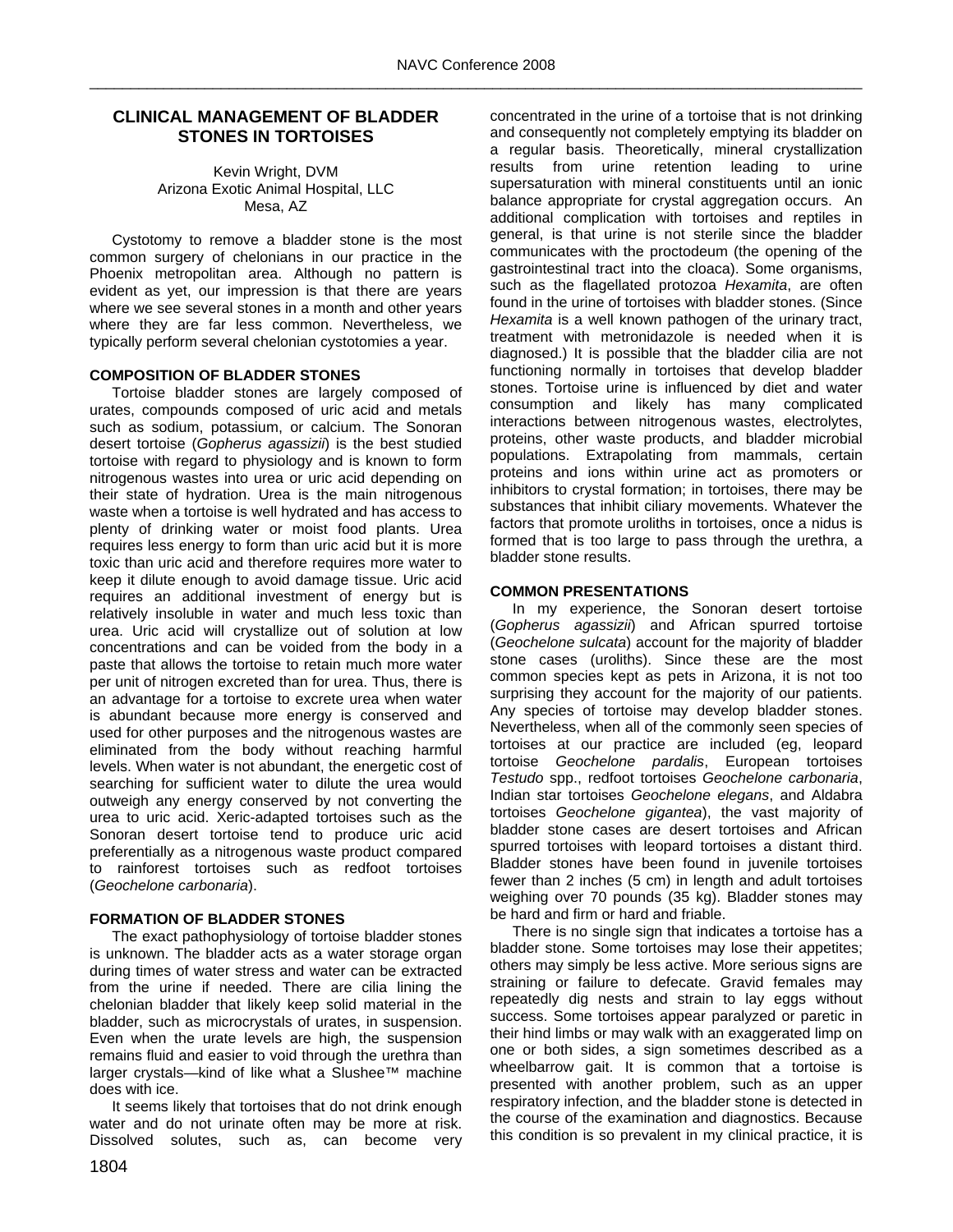always on the differential diagnosis for any sick tortoises and is a compelling reason I recommend regular radiographic screening as part of the diagnostic work-up as well as part of the annual preventive medicine program for tortoises.

Although a bladder stone is an often painful condition in people, especially when small fragments break off and are voided through the urethra, a tortoise typically shows no signs of discomfort until the bladder stone has grown large enough to irritate and inflame the bladder, or compress its intestine, oviducts, or nerves enervating the hind legs.

### **DIAGNOSIS**

Some bladder stones are so large that the tortoise's owner may be able to feel them but they may be mistaken for shelled eggs in a known female tortoise. Some bladder stones are just large enough for an experienced veterinarian to detect by palpating just in front of the hind legs. I have found that smaller bladder stones are easier to palpate if the tortoise is held with the head elevated so the body is between a 45° and 90° incline and I gently rock the tortoise from side to side. Stones that are too small to feel otherwise may lightly bounce off your fingertips. Some clinicians claim that detection of small bladder stones is enhanced by holding the tortoise with its hind end submerged in water but I don't see the logic in that.

Occasionally, if the stone has become lodged in the pelvic canal AND the tortoise is cooperative enough to allow a digital cloacal exam, it may be palpated by inserting a finger in the cloaca. However, radiographs (x-rays) are needed to determine the size and shape of the bladder stone (or stones) and if there are any other complications. As mentioned previously, since bladder stones are sometimes found as the underlying cause of a seemingly unrelated illness, I offer a screening radiograph as an option in the work-up of any sick Sonoran desert tortoise, African spurred tortoise, or leopard tortoise.

I typically recommend blood work, particularly looking at hematocrit, albumin, uric acid, calcium, and phosphorus, to assess a tortoise before surgery. A wellhydrated patient with elevated phosphorus and normal to low calcium may signal underlying renal disease, particularly when coupled with significant elevations of uric acid. Low hematocrit and low albumin often indicate poor surgical risk and signal poor post-operative healing. A dorsoventral (DV) radiograph and horizontal lateral are useful to identify the size of the stone as well as surgical landmarks so you do not accidentally cut into the pelvic or pectoral girdle during plastronotomy. A urinalysis can help clarify if the tortoise has been eating or not; a healthy tortoise has urine with an alkaline pH, a tortoise in a catabolic state typically has neutral to acidic urine. A wet mount of the urine may pick up *Hexamita* and other abnormalities.

In some cases, other illnesses may have to be managed before a tortoise can undergo surgery. Rehydration may be needed and diuresis to assess if phosphorus is reversibly elevated. Assist feeding with

Critical Care for Herbivores (Oxbow Hay Company) may be helpful to promote an anabolic state. Antibiotics and anti-inflammatories may be needed to manage existing infections. However, in some cases the patient has to go to surgery with a less than ideal physiological state simply because the stone is large enough to preclude much improvement otherwise.

Since tortoise bladder stones cannot be dissolved medically, surgery is required for a cure. In rare cases, the bladder stone may be removed by manipulation through the cloaca. Some bladder stones may be removed by placing the tortoise in a lateral position and making an incision in the inguinal skin just in front of a hind leg with the bladder wall exteriorized and stay sutures placed. Most cases require that a portion of the plastron shell is removed temporarily so that the bladder may be accessed ventrally. In these cases, an epoxy patch is used to hold the cut shell in place during postoperative healing. The patch will need to be changed several times before the shell is healed. It may take over a year for some tortoises to fully heal. During surgery, I examine the different internal organs and biopsy any that look abnormal. If these tissues are submitted to a pathologist, the knowledge gained may help with longterm management of the tortoise.

Postoperatively, tube-feeding EXPAND and injectable fluids EXPAND may be needed for nutritional support and pain relievers may be prescribed to help the tortoise feel better. I usually surgically implant an esophagostomy tube in debilitated tortoises so that they can more easily receive oral medication and nutritional support for a long time postoperatively. Some tortoises may need to be hospitalized for several days until they are passing urine and stool regularly. In some cases cisapride (1 mg/kg PO SID) may be needed to promote defecation. Most tortoises will be put on enrofloxacin (10 mg/kg IM SID x 14 days) and ampicillin (20 mg/kg IM SID x 7–14 days) but large sulcatas have bad reactions to injectable enrofloxacin and are usually managed with amikacin (2.5 to 5 mg/kg IM q 48–72 hours) and ampicillin. The tortoise is scheduled for recheck appointments 7 to 10 days postoperatively and thereafter every 2 to 4 weeks so that the incision can be monitored and, in the case of a plastron surgery, the shell patch can be changed as needed. Occasionally, the bone underlying the patch may die and need to be removed. A bandage is then used until a firm fibrous substitute for the shell has formed. In time, this will become bone and covered with keratin. At these recheck exams, I often do bloodwork, urinalysis, and fecals to assess how the tortoise is recovering.

A tortoise recovering from bladder surgery should be isolated so it may be carefully monitored. It is essential to keep the cage warm. A basking light, typically a 60- to 100-watt spotlight, should be set-up on one end of the tank. The temperature underneath the spotlight should reach 95–100°F. The other end of the cage should be about 15–20°F cooler. I recommend that the owner uses an infrared (laser) thermometer to directly measure the temperature of the tortoise. If it spends all its time under the light, the cage may be too cool. If it spends all its